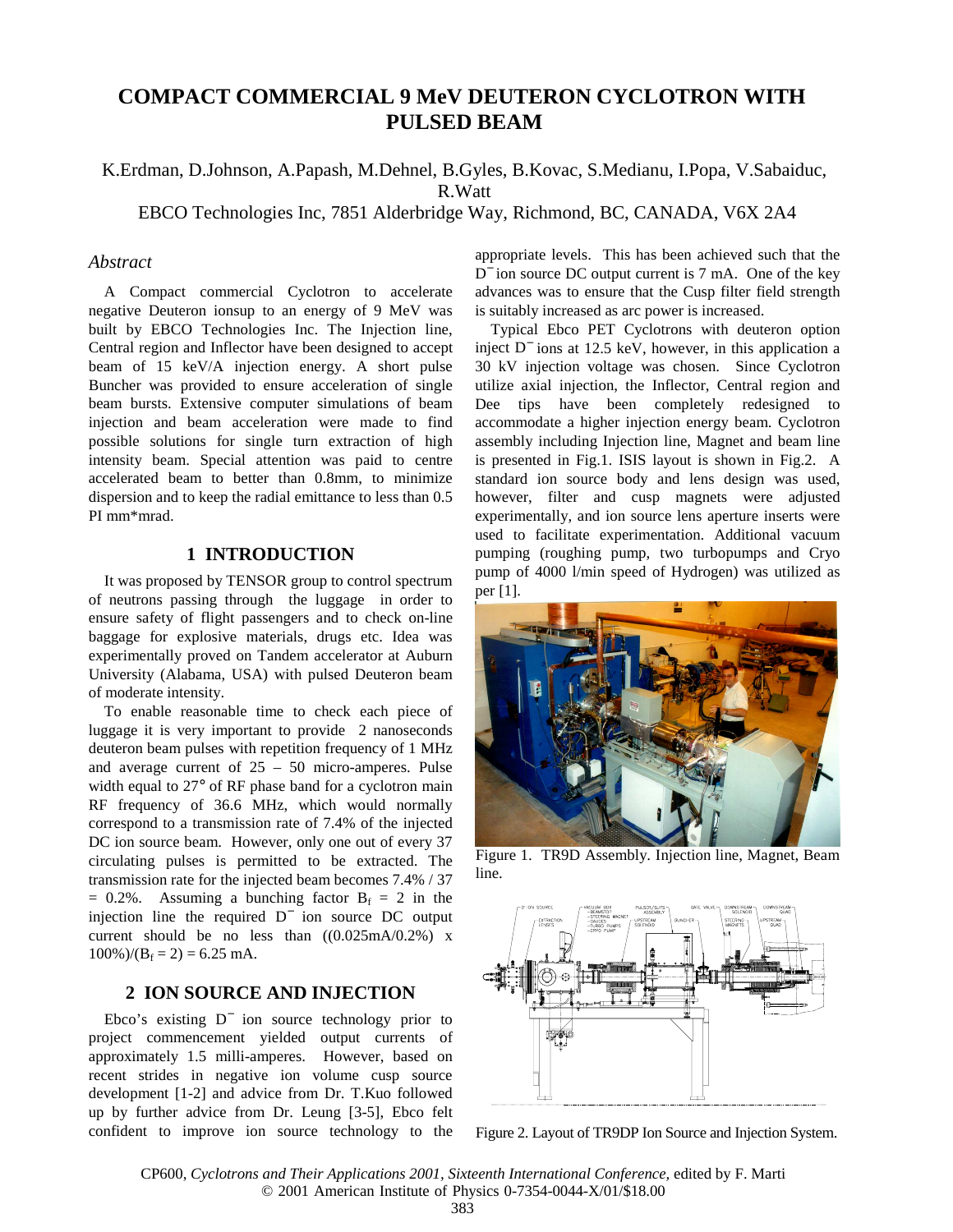The ISIS ion-optics utilizes an SSQQ design (i.e. two solenoid magnets followed by two quadrupole magnets). With a normalized 4rms high-current source emittance of  $0.7$  $\pi$ mm⋅mrad the SSQQ leads to an injected beam profile as shown in Figure 3.



Figure 3. Horizontal and Vertical Beam Profiles in the TR9DP Injection System.

The injection line must first capture the divergent ion source beam, and this is done with a wide aperture (100 mm) upstream solenoid magnet. To center beam on axis two pares of steering magnets are installed between Ion Source and upstream solenoid. The upstream solenoid magnet focuses the beam through the Pulser plates (plate separation  $= 30$  mm), and onto a Pulser slit with gap of 5 mm. Immediately after the slits the beam passes through a buncher. The buncher is followed by a gate valve, and a third set of steering magnets. Downstream of the Pulser slits the beam is again divergent, and is captured by the downstream solenoid. Rotate-able quadrupole magnets are the next items in the system, and they provide asymmetric focusing to provide match of source beam to cyclotron acceptance.

The RF pulser (1-2 kV voltage and 1 MHz frequency) synchronized with main RF will be chopping DC beam through 5 mm gap between Pulser plates.

### **3 INFLECTOR**

Computer codes CASINO [6] (version for WINDOWS) and RELAX [7] (version for LINUX) from TRIUMF [10] as well as AUTOCAD, EXCEL and EBCO developed programs were used. 3D magnetic field distribution in the magnet yoke hole was simulated. Absolute values were scaled to measured magnetic field.

Coordinates of Inflector central ray calculated by analytical formula have been used to create input data for RELAX. Computer code to convert data from CASINO to electrode shape as well as BND subroutine to convert geometric values into integer numbers were written at EBCO. On the base of RELAX computed electric field and real magnetic field new Central trajectory was calculated. Inflector electrode voltage was fitted (about 1 kV less than designed value) to ensure that central particle will leave Inflector in the median plane  $(Z = 0)$ with vertical momentum equal zero ( $Pz = 0$ ). New RELAX electric field was computed on base of second iteration geometry.

Inflector shape and central trajectory is fitted much better now. Radial and axial coordinates of exit are almost the same while exit angle is different on  $2 - 3$  degrees. Difference between designed and applied Electrode voltage is 100 V.

Special attention was paid to fit central ray from Inflector to Central region trajectory in radius, radial momentum and azimuth.

Inflector with electric radius of 30 mm and tilted parameter  $k' = -0.84$  was chosen as basic one for TENSOR cyclotron.

#### **4 CENTRAL REGION**

Time structure of neutron bursts require specific beam parameters. Energy gain per turn is 220 kV for central particle. Radius gain per turn in the center of machine is almost 20 mm and 5 mm in the extraction region.

In the CW mode beam pulses would follow every 27 nsec (4th harmonic of Cyclotron frequency which is 9.15 MHz). Rotation period is 109 nsec. Expected pulse width of injected beam after Pulser  $-5 - 10$  nsec.

With proper offset injected particles will occupy approximately 60 RF degrees of main RF voltage. In Pulsed mode only one bunch from 37 will be injected. We may hope for single turn extraction if the beam pulse duration is restricted to 10 RF degrees, injected beam emittance less than 0.3 PI mm\*mrad, beam centering better than 0.5 mm (first harmonic of magnetic field less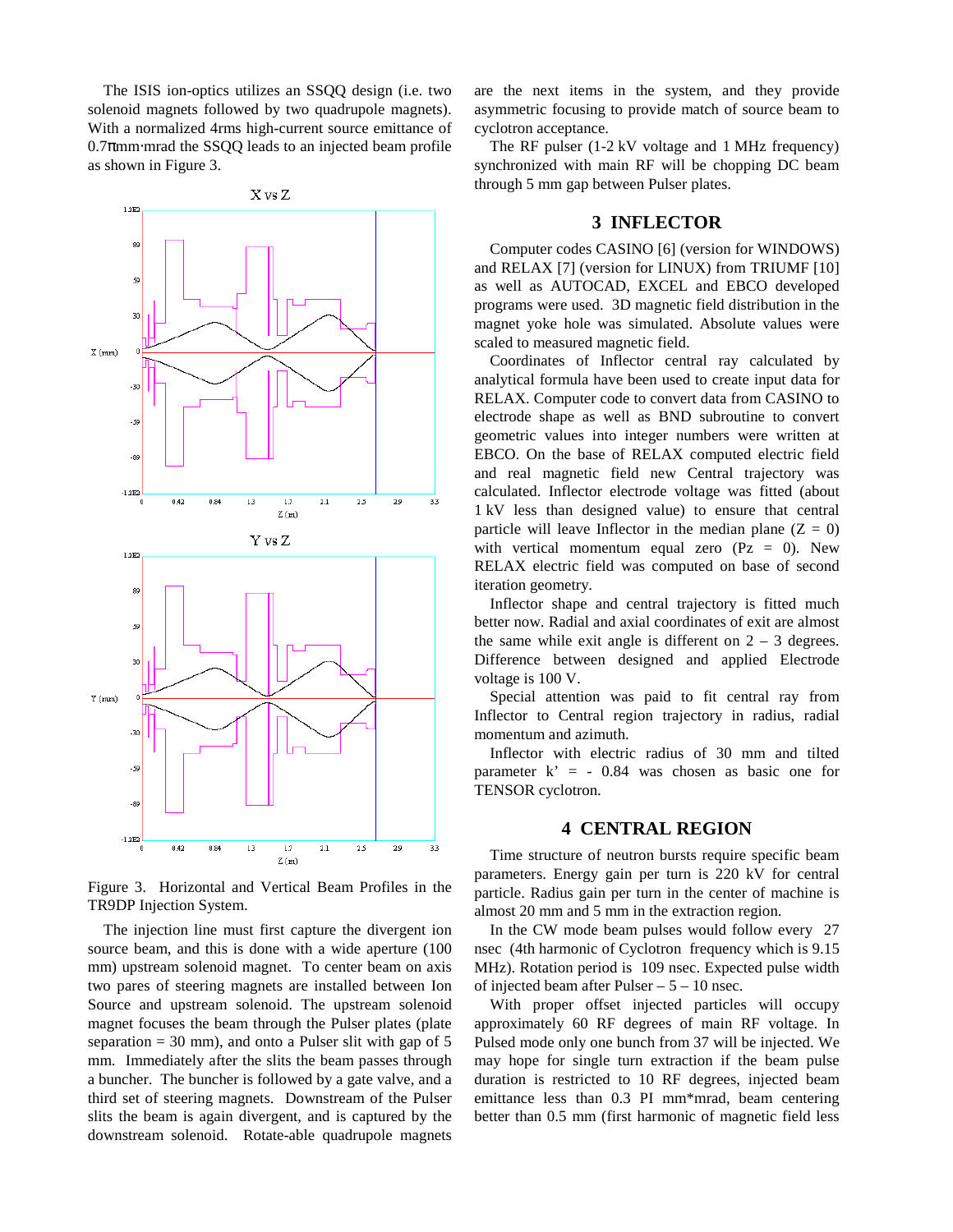than 2 Gs), RF phase of central particle close to 0 RF deg ( RF voltage stability  $2*10^{-4}$  ).

Computer code "track" as well as special routines written at EBCO Technology were used to design TENSOR Central Region. 3D images of electrodes shape were prepared in AUTOCAD and converted into geometric values. Two electric field mesh were computed. Large grid with 1 mm mesh in X,Y,Z planes and fine grid covering Inflector housing – Puller region with mesh of  $0.2 * 0.2 * 1$  mm size. Cross-section of TENSOR Central Region in the median plane is presented in Fig.4. Hatched area represent Inflector housing, ground electrodes and Dee Posts.



Figure 4. TENSOR Central region. Presented trajectories of 20 RF deg phase band and normalized emittance 0.5\*PI mm\*mrad.

As a first guess particles were tracked backward from Equilibrium Orbit to matching point. Then electrodes and posts were moved and shaped around backward orbit. On the base of this geometry RELAX fields were computed. Few accelerating runs were performed to find out radial oscillations and RF phase of central particle. Again central posts and electrodes have been slightly moved around accelerated orbit to minimize radial oscillations. Central particle cross Dee at the peak of Dee voltage. Beam is centered better than 0.8 mm (Fig. 5). Radial dispersion is low. RF phase of central particle almost zero



Figure 5. Radius gain per turn. TENSOR. Amplitude of radial oscillations 0.3 - 0.75 mm. Measured 360 deg magnetic field. RELAX electric field.

everywhere except center and end where it's deviate +/- 7 deg. Vertical beam size will depends on starting phase and for normalized emittance 0.5 PI mm\*mrad will not exceed 10 mm.

Central Particles of 20 RF deg phase band will follow almost same precession pattern as central one up to 30 cm radius (corresponds to 5 MeV energy). Further out central and offset particles will be split in radius and two - three consequent turns will hit extraction foil. Beam time structure will look like central peak and few "tail" peaks withstanding out of central one at 106 nsec. Particles starting at the same time but occupying area in radial phase space soon will be distributed in phase as well as in energy.

Special routine of Monte-Carlo type was written to generate random point distribution in Radial Phase Space (uniform or Gaussian distribution of intensity). Program is based on Hamiltonian equations of motion rather than matrix approach.

Multi - particle tracking (1000 particles) in real magnetic and RELAX made electric fields have been performed to estimate intensity distribution between extracted beam pulses. Phase definition probes were provided in the center of machine and further out to cut unwanted RF phases. For standard conditions we expect that no more than 50% of beam intensity will be extracted in one turn with "tails" intensity distribution of 15% - 4% - 2% for one probe and 6% - 2% -1% for two probes. Statistic calculations were verified by tracking of particles on the boundary of radial phase ellipse.

### **5 FLATTOP STUDY**

Merit of flattopping was investigated. Additional third harmonic Dee ( 111 MHz) was placed in free valley. Geometric dimensions, location and Dee voltage were adjusted to minimize beam off-centering. Flattop Dee starting at the center toward extraction would destroy beam quality. Radial extension of additional electrode was chosen from 30 cm to 60 cm. Dee voltage - 22% of main RF. Dee azimuthal extension – 12 degree. FLATTOP is not supposed to extend useful RF phase band. FLATTOP would be useful to keep same track (passage) for particles with different RF phases and avoid of overlapping of few turns at extraction. 80% of intensity would be extracted in ONE TURN.

#### **6 COMMISSIONING**

Deuterons in energy range from 5.8 to 9 MeV were accelerated and extracted into beam line (Fig.6). Injected beam spot on RF pulser slits is varying from 2 mm for DC current 2.6 mA to 5-6mm for DC current of 7 mA.

For beam of 0.18\*PI mm\*mrad normalized emittance transmission in CW mode (Ratio between DC current on Pulser slits when they are closed and current at extraction probe) was varied from 16% to 19%. It is corresponds to RF phase acceptance of 60-70deg. No losses were